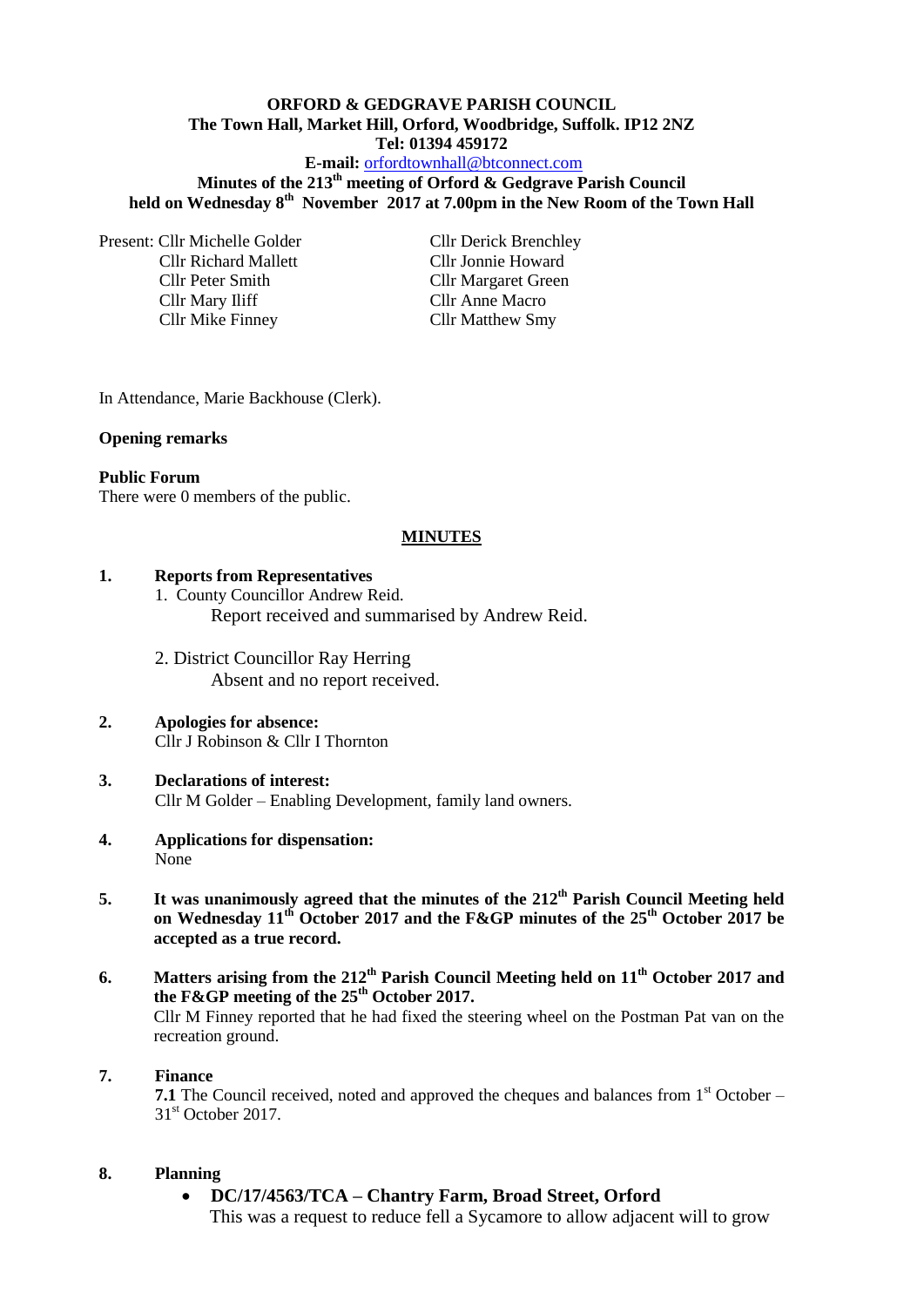on. Trees situated on ditch bank to south of Chantry Farm. Cllr R Mallett commented that he had been to look at the tree. It is not visible from the road and the willow will grow to cover the area. The Councillors had no objection to this application.

## **DC/17/4597/FUL – Three Chimneys, Crown Lane, Orford**

This was a request for part demolition and extension of existing front garden wall and new oil tank.

Cllr J Howard reported that this was a request to move the oil tank along the side of Crown Lane and extend the existing garden wall to cover it. The Councillors had no objection to this application.

## **Other notifications**

### **9. Parish Council Business:-**

### **(1) Alde & Ore Estuary Partnership – update**

Cllr M Golder reminded the Councillors that there was a meeting on Friday afternoon at Tunstall. Cllr P Smith Cllr M Golder and Cllr M Finney would be attending this.

Cllr M Finney commented that the launch at Aldeburgh was very positive. A tourist tax had been suggested, e.g. if there is an item costing £1.75, it would be rounded up to £2 with the 25p going to the Enabling Development.

Cllr P Smith asked if the repairing of the walls will be completed in a set order; is it villages before farm land?

Cllr M Finney commented that there is a comprehensive model of how everything will be completed.

Cllr P Smith asked if the river walls will be in the same place.

Cllr M Finney replied that the only area to change would be the retreat at Boyton.

Cllr J Howard asked if the walls were to be repaired using the mesh?

Cllr M Finney replied that the walls are to be raised and the back slope reinforced this would all be completed using locally sourced clay.

### **(2) Annual donation to the Church**

Cllr M Golder reported that normally the PC contributes £500 to the Church for the maintenance of the clock and the cutting of the churchyard. It had been brought to her attention that this had not happened this year.

Cllr J Howard proposed that we gave the Church a donation of £500; this was seconded by Cllr P Smith and agreed by all.

Cllr M Finney asked how long it had been at £500, and is there any possibility it could be increased.

The Clerk replied that it had been £500 for quite a while.

Cllr P Smith suggested that we make a note on the budget to increase this next year.

## **(3) 20mph speed limit**

Cllr M Finney reported that there was no update as yet.

## **(4) Thank you**

Cllr M Golder read out an email from Jon Cheney thanking Cllr R Mallett for all his hard work in tidying some of the hedges around the village which cleared the road signs and also the organising of the bonfire and fireworks; which was a great success.

Cllr R Mallett commented that he had a visit from the Environment Agency; the bonfire will need to be better policed next year with only garden waste to be burnt.

Cllr M Finney asked if Cllr R Mallett could claim for his expenses from the Councillors budget.

The Councillors felt that he should be able to claim if he has the receipts to pass on.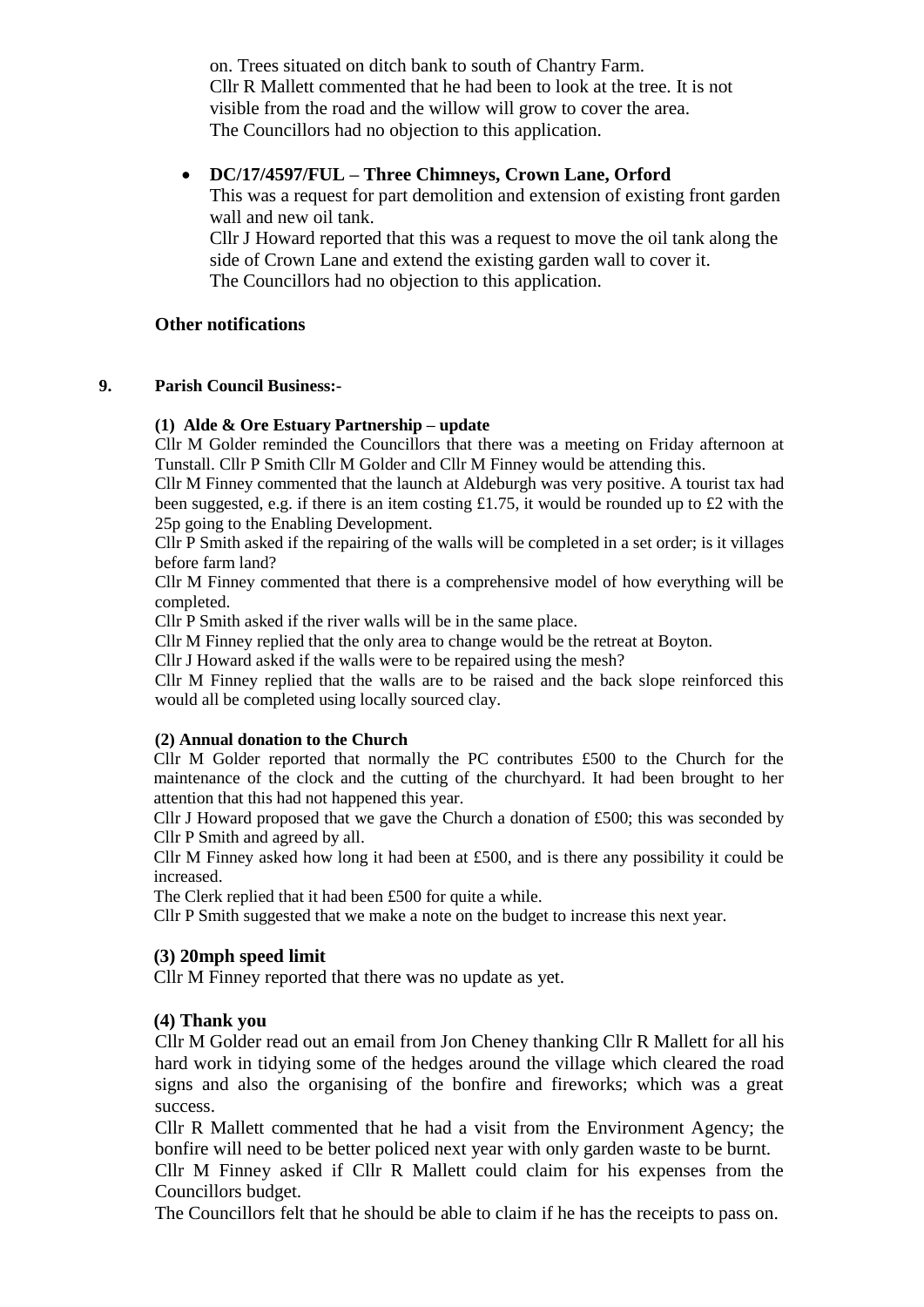# **(5) Christmas Parties & Carols**

Cllr M Golder reported that the Annual Christmas Afternoon Tea would be held on the  $16<sup>th</sup>$  December in Orford Town Hall between 2-4pm. If anyone is around to help it would be appreciated. Letters have been sent to all local businesses for donations. The children's party is to be organised by the Sports  $\&$  Social Club at a date to suit them.

The Christmas Carol service is to be held on the  $20<sup>th</sup>$  December 2017 at 7.00pm. Kind donations will pay for all the events and volunteers to help organise.

## **10. Correspondence**

# **Alex Walden**

Cllr M Golder read out an email that had been received from Alex Walden regarding an injury he suffered from a sign in Quay Street. Alex commented about the need for more street lighting as it was quite dark.

Cllr P Smith asked who had placed the parking sign in Quay Street.

Cllr M Golder replied that it had been there for some time.

Cllr J Howard suggested that we remove the sign and replace it in a more suitable site.

**Clerk to reply to Alex Walden.**

## **Anna Hills**

Cllr M Golder read out an email from Anna Hills expressing her concerns about the Local Plan review and the proposed sites along Daphne Road.

Cllr P Smith reported that the Local Plan review shows every site that has had a planning application placed on it; it will never be used. The suggested site still remains to be the land near Mill Close for the new houses.

**Cllr P Smith to draft a response letter and forward to the Clerk.**

# **Richard Roberts**

Cllr M Golder read out an email from Richard Roberts concerning the proposed development land in Daphne Road.

Cllr M Iliff commented that this land may be developed in the future; we can't say what may happen in the future.

Cllr P Smith suggested that any new builds would be placed on the main road near Mill Close.

Cllr M Finney asked if the new sea defences will have any effect on the building applications within the village.

Cllr J Howard suggested that this may be the case in the years to come, the land that is on the flood plain may be given planning authorisation.

# **Elizabeth Spinney**

Cllr M Golder read out a letter from Elizabeth Spinney regarding the Enabling Development; she spoke to Elizabeth at the weekend and suggested that she may attend the meeting at Tunstall on Friday.

Cllr J Howard asked when the PC would be able to view the plans for the Enabling Development plots.

Cllr M Golder replied that the plans should be available early next year. Cllr P Smith said that the Enabling Development would be given priority.

Cllr J Howard said we will discuss all planning applications in the same way.